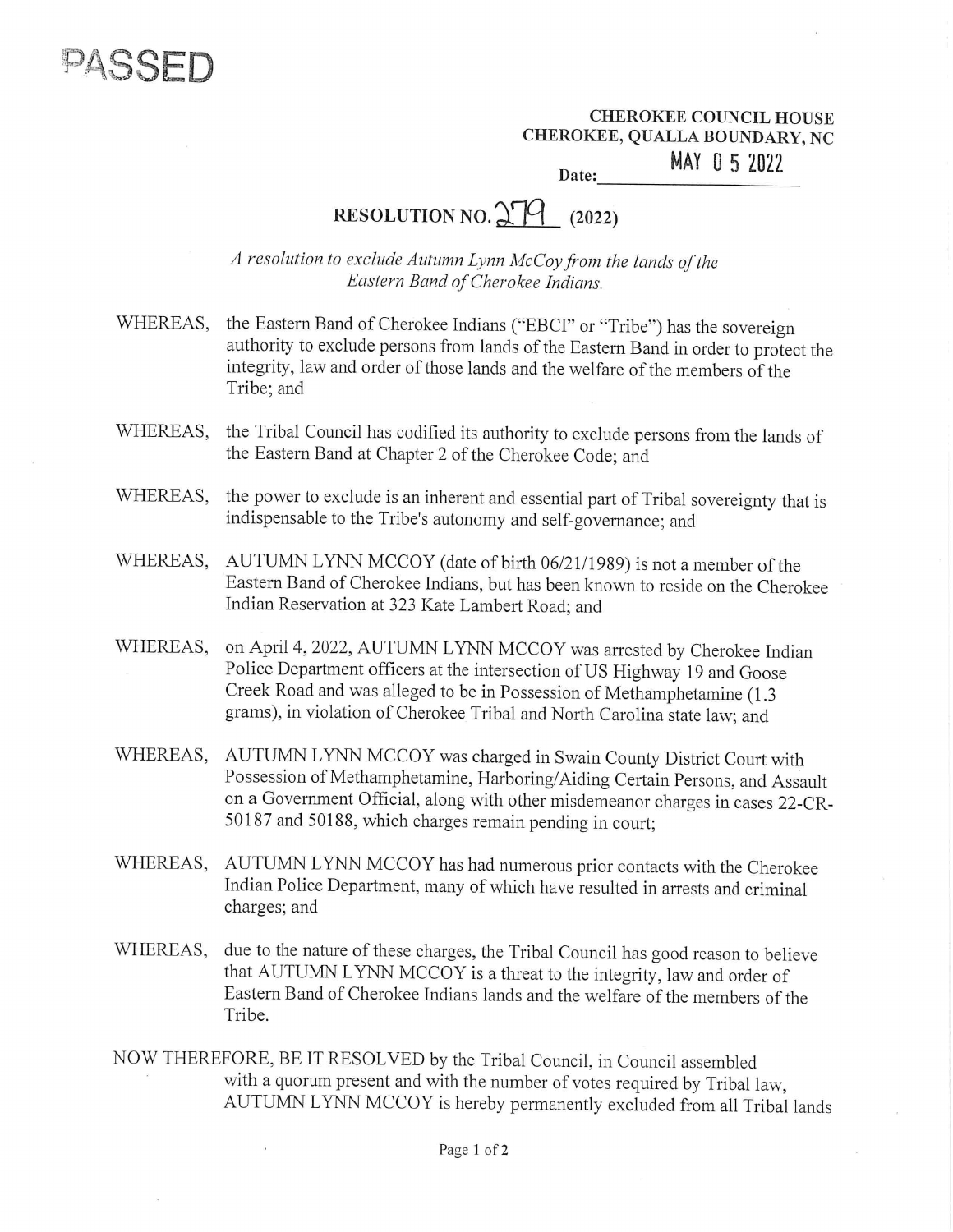and is hereby notified and ordered to vacate all tribal lands.

- BE IT FURTHER RESOLVED that this permanent exclusion prohibits AUTUMN LYNN MCCOY from entering on or being present on Tribal lands for any purpose except as required by Tribal Council or as allowed pursuant to Tribal Court order,
- BE IT FURTHER RESOLVED that if AUTUMN LYNN MCCOY is found improperly on<br>Tribal lands at any time after the effective date of this resolution she shall be<br>treated as a trespasser and appropriate legal action shall be taken
- BE IT FINALLY RESOLVED that all resolutions inconsistent with this resolution are rescinded and that this resolution shall become effective when ratified by the Principal Chief. >

Submitted by the Chief of Police of the Cherokee Indian Police Department pursuant to Cherokee Code Chapter 2.